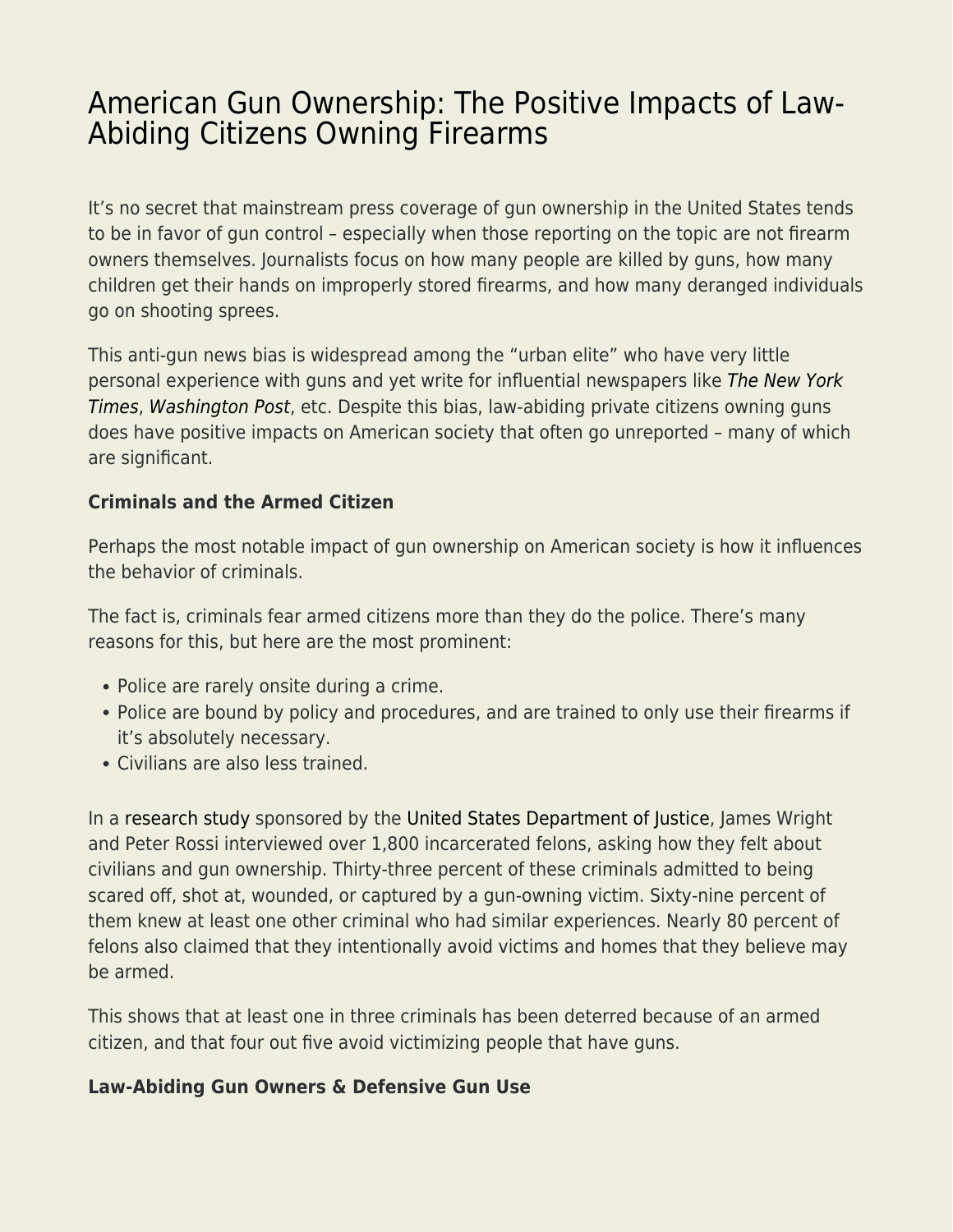Advocates of civilian disarmament tend to scoff at the capabilities of everyday [gun owners.](https://ammo.com/articles/citizens-owning-guns-quotes) Many believe that guns in the hands of normal people are crimes waiting to happen. However, thanks to the research of individuals such as John Lott, we [now have](https://dailycaller.com/2016/08/10/report-concealed-carry-permit-holders-are-more-law-abiding-than-police/) [evidence](https://dailycaller.com/2016/08/10/report-concealed-carry-permit-holders-are-more-law-abiding-than-police/) showing that gun owners are some of the most law-abiding segments of the American population.

Lott drew the example of concealed license holders when compared to law enforcement:

Concealed-handgun permit holders are also much more law-abiding than the rest of the population. In fact, they are convicted at an even lower rate than police officers. According to a study in Police Quarterly, from 2005 to 2007, police committed 703 crimes annually on average. Of those, there were 113 firearms violations on average.

With 683,396 full-time law enforcement employees nationwide in 2006, we can infer that there were about 102 crimes by police per 100,000 officers. Among the U.S. population as a whole, the crime rate was 37 times higher than the police crime rate over those years – 3,813 per 100,000 people.

Not only are gun owners very law-abiding, they are also quite capable of defending themselves against criminals. Criminologists Dr. Gary Kleck and Dr. Marc Gertz carried out a [study](https://scholarlycommons.law.northwestern.edu/cgi/viewcontent.cgi?article=6853&context=jclc) that found 2.2 to 2.5 million cases of defensive gun use (DGU). Around 1.5 to 1.9 million of these cases involved [handguns.](https://ammo.com/articles/handgun-wounding-factors-guide) There is reason to believe that DGU numbers completely overshadow the criminal use cases of guns.

However, in today's era of outrage politics, many incidents of DGU go under the radar because of their lack of shock appeal that does not make for good headlines.

## **A Sense of Security**

Most people realize that law enforcement cannot be everywhere, yet so many rely on nothing but a 911 call to protect both their home and those inside it. For those who live in remote areas, it can take an hour or more for first responders to arrive after an emergency call, but in most cases, even five minutes is too long. But when a homeowner is armed and trained, the sense of security increases.

Thanks to modern psychology, we know that people need this sense of security in order to grow and develop into healthy adults. Not surprisingly, privately owned guns provide that.